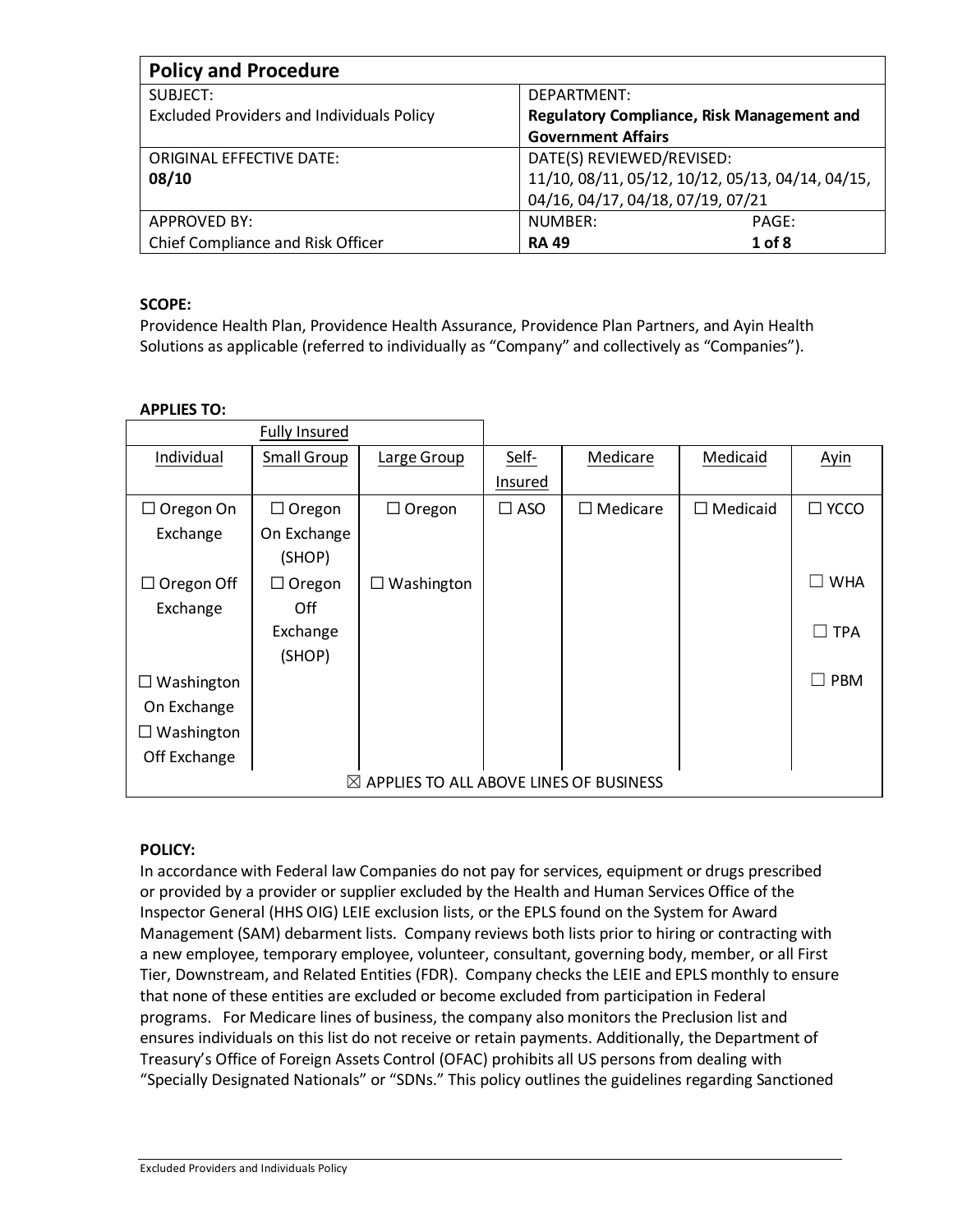| <b>Policy and Procedure</b>                      |                                                   |  |  |
|--------------------------------------------------|---------------------------------------------------|--|--|
| SUBJECT:                                         | DEPARTMENT:                                       |  |  |
| <b>Excluded Providers and Individuals Policy</b> | <b>Regulatory Compliance, Risk Management and</b> |  |  |
|                                                  | <b>Government Affairs</b>                         |  |  |
| <b>ORIGINAL EFFECTIVE DATE:</b>                  | DATE(S) REVIEWED/REVISED:                         |  |  |
| 08/10                                            | 11/10, 08/11, 05/12, 10/12, 05/13, 04/14, 04/15,  |  |  |
|                                                  | 04/16, 04/17, 04/18, 07/19, 07/21                 |  |  |
| APPROVED BY:                                     | NUMBER:<br>PAGE:                                  |  |  |
| Chief Compliance and Risk Officer                | $2$ of $8$<br><b>RA 49</b>                        |  |  |

Providers and SDNs and the steps that Company takes in order to be compliant with these regulations.

Companies are responsible for ensuring that:

- I. No payments are made to those providers (individuals and other businesses) sanctioned by the OIG; and
- II. Sanctioned providers (individual and other businesses) are not enrolled in the Company Medicare Network.

Companies have a process to perform claims audits and stop payment based on the Sanctioned Provider list to ensure that those providers (individuals and other businesses) are not receiving payment. This list is updated monthly by OIG and is monitored by Company monthly.

Indictment of a provider or supplier does not constitute program exclusion. Formal conviction or inclusion in the OIG list would be confirmed before payment may be stopped under this policy.

The OIG prohibits Medicare Advantage Plans from issuing payments to those providers excluded by the Medicare/Medicaid Program and/or sanctioned by the OIG.

The Preclusion list is a list of providers and prescribers who are precluded from receiving payment for Medicare Advantage (MA) items and services or Part D drugs furnished or prescribed to Medicare beneficiaries. Providers will be found on the preclusion list if they:

Are currently revoked from Medicare, are under an active reenrollment bar, and CMS has determined that the underlying conduct that led to the revocation is detrimental to the best interests of the Medicare program.

OR

Have engaged in behavior for which CMS could have revoked the individual or entity to the extent applicable if they had been enrolled in Medicare, and CMS determines that the underlying conduct that would have led to the revocation is detrimental to the best interests of the Medicare Program.

CMS made the Preclusion List available to Part D sponsors and the MA plans beginning JANUARY 1, 2019. EFFECTIVE APRIL 1, 2019 and after:

- Part D sponsors will be required to reject a pharmacy claim (or deny a beneficiary request for reimbursement) for a Part D drug that is prescribed by an individual on the Preclusion List.
- MA plans will be required to deny payment for a health care item or service furnished by an individual or entity on the Preclusion List.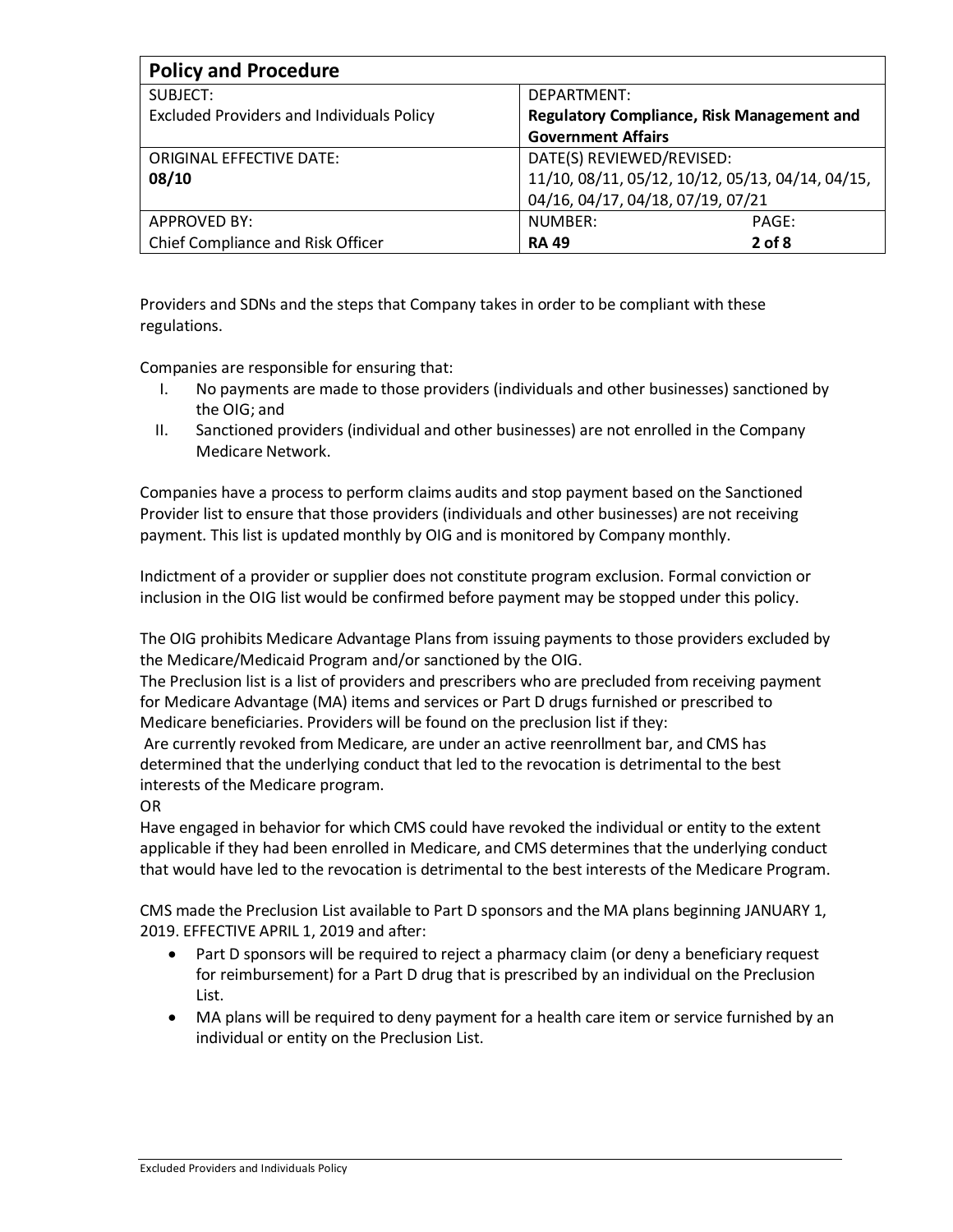| <b>Policy and Procedure</b>                      |                                                   |  |  |
|--------------------------------------------------|---------------------------------------------------|--|--|
| SUBJECT:                                         | DEPARTMENT:                                       |  |  |
| <b>Excluded Providers and Individuals Policy</b> | <b>Regulatory Compliance, Risk Management and</b> |  |  |
|                                                  | <b>Government Affairs</b>                         |  |  |
| <b>ORIGINAL EFFECTIVE DATE:</b>                  | DATE(S) REVIEWED/REVISED:                         |  |  |
| 08/10                                            | 11/10, 08/11, 05/12, 10/12, 05/13, 04/14, 04/15,  |  |  |
|                                                  | 04/16, 04/17, 04/18, 07/19, 07/21                 |  |  |
| <b>APPROVED BY:</b>                              | NUMBER:<br>PAGE:                                  |  |  |
| Chief Compliance and Risk Officer                | 3 of 8<br><b>RA 49</b>                            |  |  |

# **DEFINITIONS:**

A Sanctioned Provider (individual or business) is one that is excluded from participation for a stated period of time from the Federal Medicare/Medicaid Program as a result of a fraudulent activity/program abuse or impermissible conduct as determined by the OIG. A Sanctioned Provider has the right to appeal his/her sanctioned status through the Departmental Grants Appeals Board.

A provider, individual or business may be sanctioned by the OIG based on Mandatory or Permissive Exclusions as follows:

**Mandatory exclusions** indicate automatic reasons for a provider to be excluded from participation in any Federal health care program. The following is a list of mandatory exclusions:

- Conviction of a criminal offense related to the delivery of an item or service under Medicare or a State health care program.
- Conviction, under Federal or State law, of a criminal offense related to the neglect or abuse of a patient, in connection with the delivery of a health care item or service, including any offense that the OIG concludes entailed, or resulted in, neglect or abuse of patients.
- Conviction, under Federal or State law, of a felony that occurred after August 21,1996 related to fraud, theft, embezzlement, breach of fiduciary responsibility, or other misconduct.
- Conviction, under Federal or State law, of a felony that occurred after August 21,1996 related to the unlawful manufacture, distribution, prescription or dispensing of a controlled substance, as defined under Federal or State law.

**Permissive Exclusions** indicate reasons under which a provider may be excluded from participation in any Federal health care program. The following list includes, but is not limited to, permissive reasons for exclusion:

- A misdemeanor related to fraud, theft, embezzlement, breach of fiduciary responsibility, or other financial misconduct within a health care program.
- Fraud, theft, embezzlement, breach of fiduciary responsibility or other financial misconduct with respect to any act or omission is a program, other than a health care program, operated by or financed in whole or in part by any Federal, State or local government agency.
- Conviction under Federal or State law, in connection with the interference with or obstruction of any investigation into a criminal offense.
- Conviction under Federal or State law of a misdemeanor related to the unlawful manufacture, distribution, and prescription or dispensing of a controlled substance.
- License to provide health care revoked or suspended by any State licensing authority, or otherwise lost such license (including the right to apply for or renew such a license), for reasons bearing on the individual's or entity's professional competence, professional performance or financial integrity.
- Exclusion or suspension from participation in any Federal health care program involving the provision of health care or a State health care program, for reasons bearing on the individuals or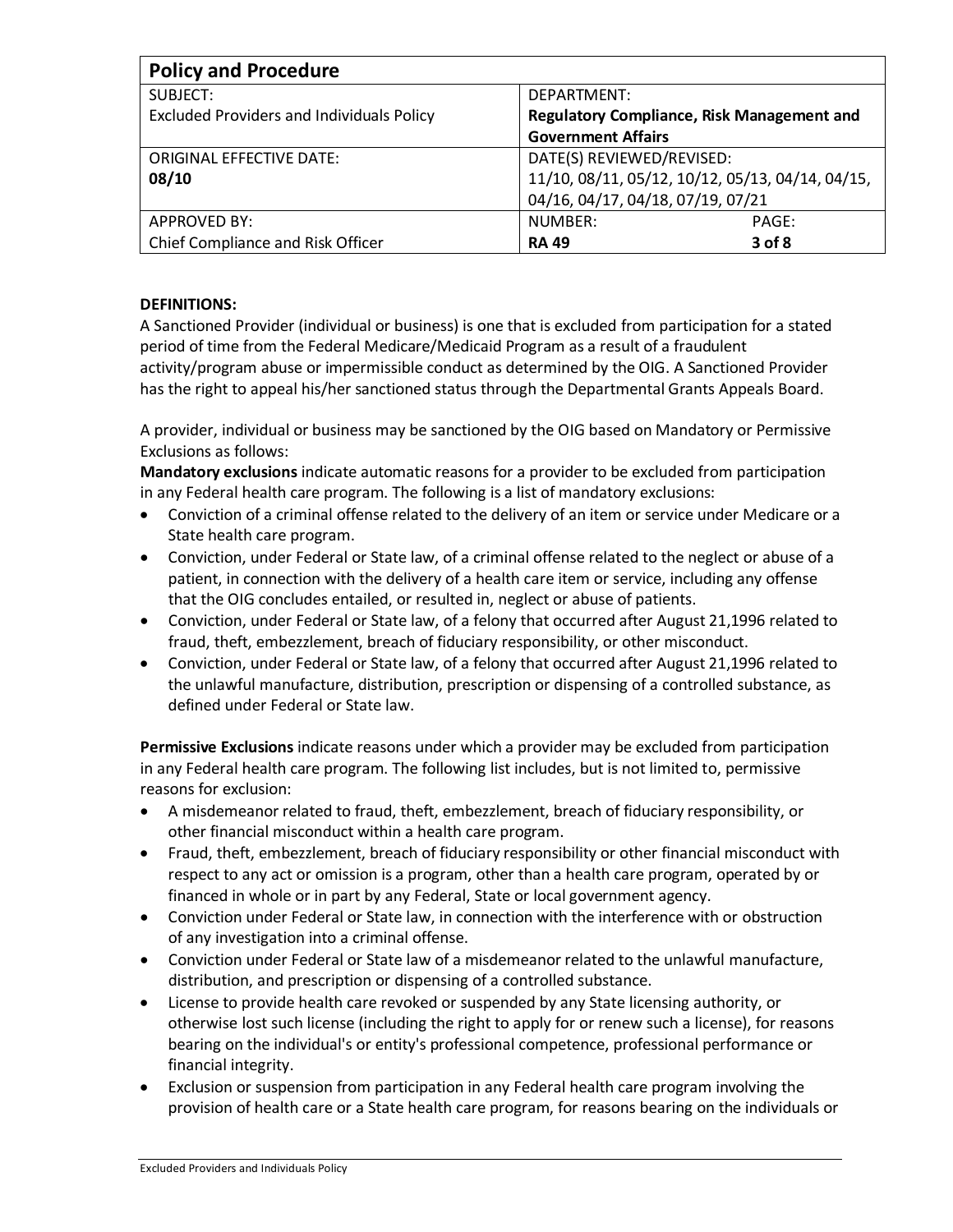| <b>Policy and Procedure</b>                      |                                                  |  |  |
|--------------------------------------------------|--------------------------------------------------|--|--|
| SUBJECT:                                         | DEPARTMENT:                                      |  |  |
| <b>Excluded Providers and Individuals Policy</b> | Regulatory Compliance, Risk Management and       |  |  |
|                                                  | <b>Government Affairs</b>                        |  |  |
| <b>ORIGINAL EFFECTIVE DATE:</b>                  | DATE(S) REVIEWED/REVISED:                        |  |  |
| 08/10                                            | 11/10, 08/11, 05/12, 10/12, 05/13, 04/14, 04/15, |  |  |
|                                                  | 04/16, 04/17, 04/18, 07/19, 07/21                |  |  |
| <b>APPROVED BY:</b>                              | NUMBER:<br>PAGE:                                 |  |  |
| Chief Compliance and Risk Officer                | 4 of 8<br><b>RA 49</b>                           |  |  |

entity's professional performance or financial integrity.

- Submission of claims for excessive charges or unnecessary services or failure to furnish medically necessary services.
- Maintaining a relationship with an excluded provider, who has been convicted of a criminal offense, has had civil money penalties or assessments imposed, or has been excluded from participation in Medicare or any of the State health care programs. Such person includes the following:
	- o Has direct/indirect ownership interest of 5% or more in the entity, or
	- $\circ$  Is the owner in whole or part interest in any mortgage, deed of trust or other note secured by the entity, or
	- o Is an officer or director of the entity, or
	- $\circ$  Is an agent (any person who has express or implied authority to obligate or act on behalf of an entity), or
	- $\circ$  Is a managing employee (including a general manager, business manager, administrator or director) who exercises operation or managerial control over the entity?
- Failure to provide payment information that is requested to determine whether such payments are or were due.
- Failure to grant immediate access upon reasonable access to records to perform reviews and surveys, to exam performance of the statutory functions and for the purpose of conducting activities related to the fraud control unit.
- Failure to comply with a corrective action plan.
- Default on a health education loan or scholarship obligations.

**Specially Designated Nationals** include countries and groups of individuals, such as terrorists and narcotics traffickers who are subject to economic sanctions programs administered and enforced by OFAC.

## **PROCEDURE AND RESPONSIBILITIES:**

The Secretary of the Department of Health and Human Services (DHHS) has delegated to the OIG the authority to exclude various health care providers, individuals and businesses from receiving payment for services that would otherwise be payable under the Federal Medicare/Medicaid Program.

When exclusion is imposed, no payment may be made to anyone for any items or services\*\* (Refer to exceptions below) furnished, ordered, or prescribed by an excluded party under the Medicare Program.

• This means that no payment is made to any supplier (e.g., DME) that submits bills for payment of items or services provided, ordered, prescribed, or referred to by an excluded provider.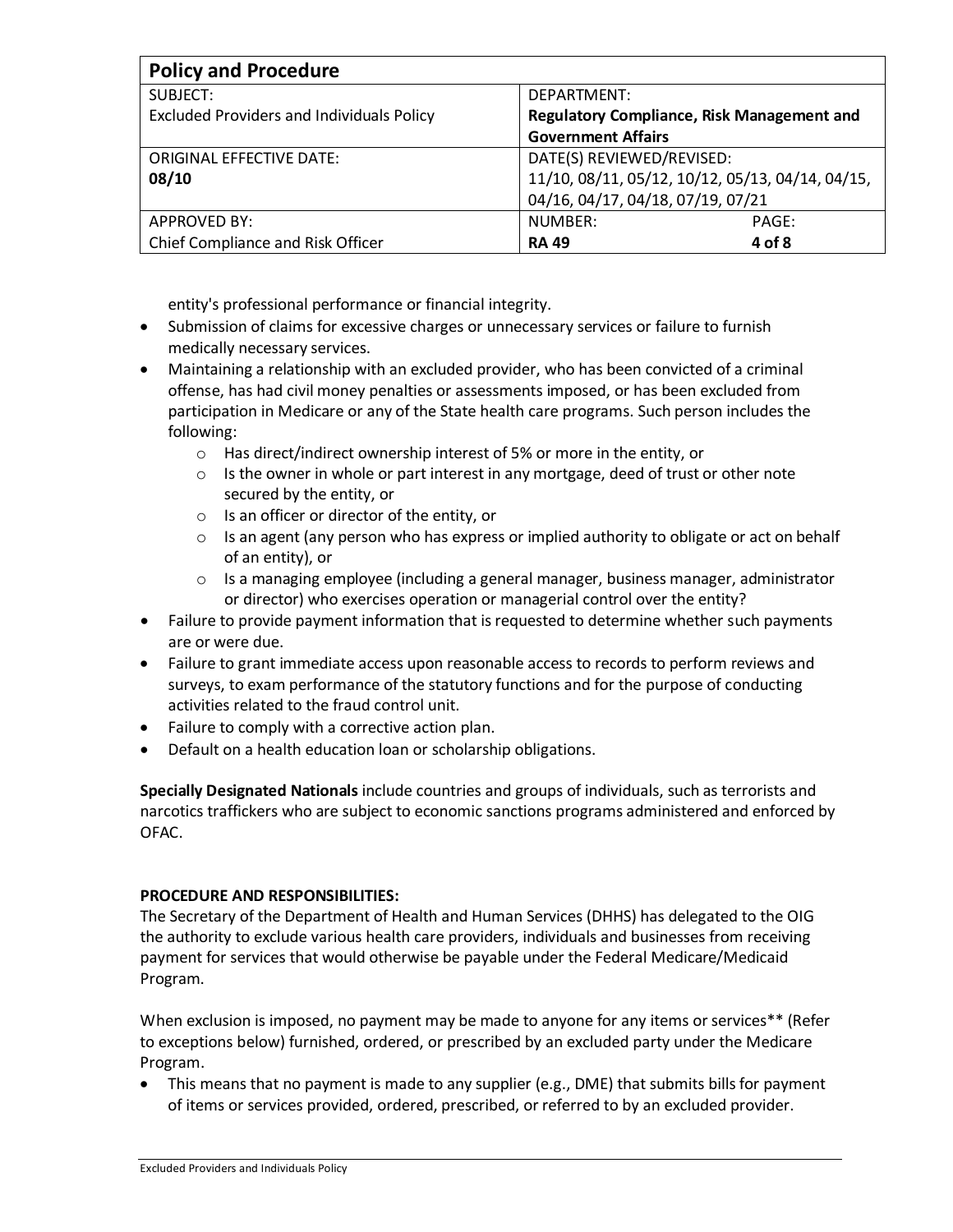| <b>Policy and Procedure</b>                      |                                                   |  |  |
|--------------------------------------------------|---------------------------------------------------|--|--|
| SUBJECT:                                         | DEPARTMENT:                                       |  |  |
| <b>Excluded Providers and Individuals Policy</b> | <b>Regulatory Compliance, Risk Management and</b> |  |  |
|                                                  | <b>Government Affairs</b>                         |  |  |
| <b>ORIGINAL EFFECTIVE DATE:</b>                  | DATE(S) REVIEWED/REVISED:                         |  |  |
| 08/10                                            | 11/10, 08/11, 05/12, 10/12, 05/13, 04/14, 04/15,  |  |  |
|                                                  | 04/16, 04/17, 04/18, 07/19, 07/21                 |  |  |
| APPROVED BY:                                     | NUMBER:<br>PAGE:                                  |  |  |
| Chief Compliance and Risk Officer                | 5 of 8<br><b>RA 49</b>                            |  |  |

• Also, payment under any State health care program is prohibited.

In addition to a sanctioned provider or individual, payment may not be made to a business or facility (e.g., a hospital that submits bills for payment of items or services provided, ordered, prescribed, or referred by an excluded party).

**Note:** "Furnished" refers to items or services provided directly by, or under the direct supervision of, or ordered by a practitioner or other individual or ordered or prescribed by a physician (either as an employee or in his or her own capacity), a provider or other supplier of services.

## **Notification**

- The OIG sends a notice concurrently to the excluded provider, the Medicare Advantage Plan, the State Agency administering or supervising the administration of each State health care program, the PRO and the RRB.
- The OIG also notifies the appropriate licensing agency, the public, and all known employers of the sanctioned provider.
- The OIG provides monthly as well as quarterly summaries of those providers who have been sanctioned or if the sanction is lifted under the Medicare Program.
- Credentialing monitors licensing boards and credentialing information in relevant states for sanctions, actions or excluded providers.
- CMS will publish the Preclusion List monthly starting January 1 2019. PHP will monitor this list monthly.

## **\*\*EXCEPTION\*\***

Emergency items or emergency services provided by a Sanctioned individual who does not routinely provide emergency health care items or services may be reimbursed (i.e., those providers that do not have a specialty in Emergency Medicine). Excluded physicians employed by a hospital will not be paid.

#### **Denial of Payment when submitted by the Excluded Provider**

Company makes no payment for items or services furnished, ordered or prescribed on or after the effective date of exclusion, except for the following cases:

- 1. For inpatient hospital services or post-hospital SNF care provided to an individual admitted to a hospital or SNF before the effective date of the exclusion, make payment, if appropriate, for up to 30 days after the date of exclusion; and
- 2. For home health services provided under a plan established before the effective date of exclusion, make payment, if appropriate, for 30 days after the date of exclusion.
	- a. Payment is made to an excluded provider for emergency items and services furnished, ordered or prescribed, unless they are:Emergency Services specialists; or
	- b. Hospital Emergency Room Staff.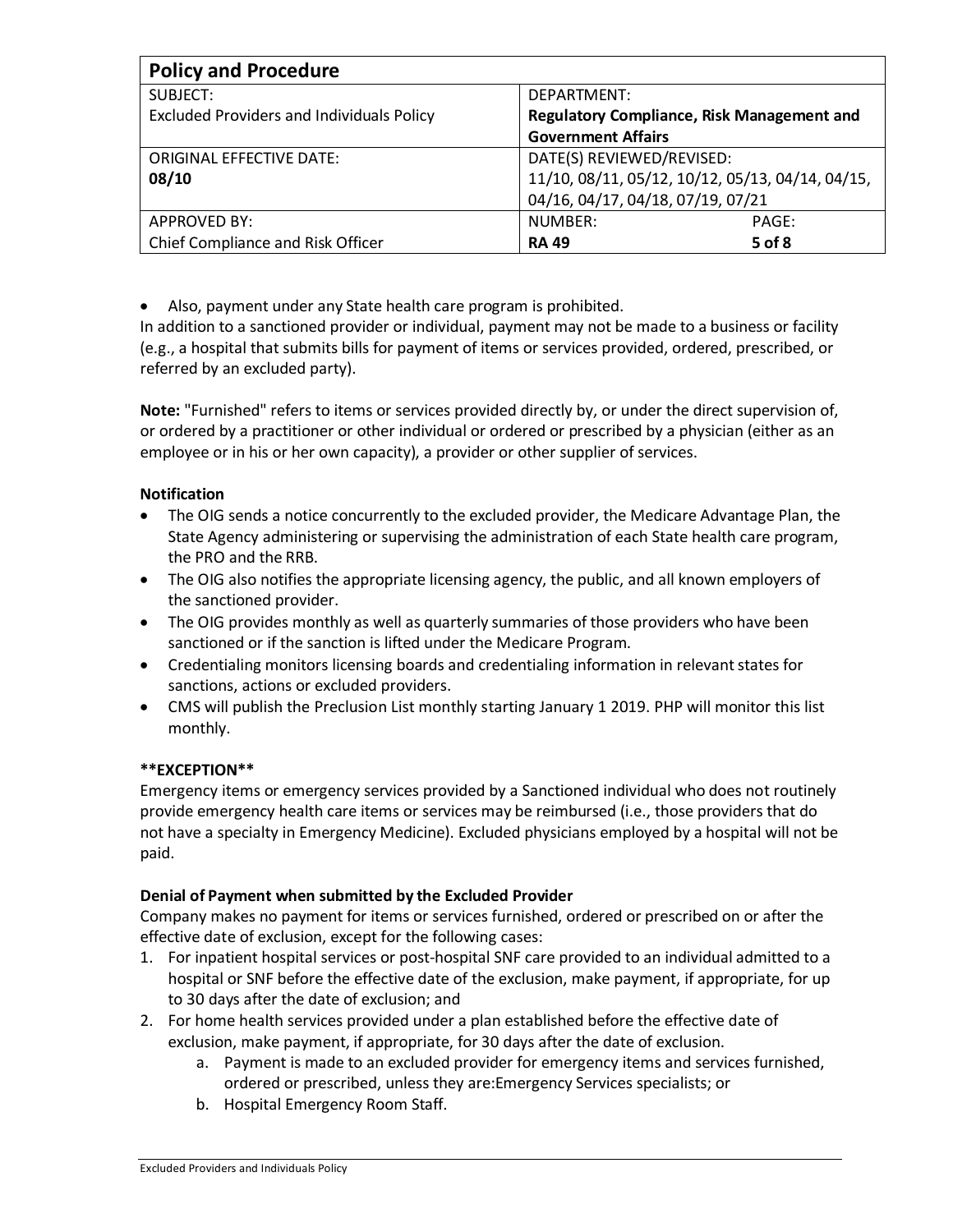| <b>Policy and Procedure</b>                      |                                                   |  |  |
|--------------------------------------------------|---------------------------------------------------|--|--|
| SUBJECT:                                         | DEPARTMENT:                                       |  |  |
| <b>Excluded Providers and Individuals Policy</b> | <b>Regulatory Compliance, Risk Management and</b> |  |  |
|                                                  | <b>Government Affairs</b>                         |  |  |
| <b>ORIGINAL EFFECTIVE DATE:</b>                  | DATE(S) REVIEWED/REVISED:                         |  |  |
| 08/10                                            | 11/10, 08/11, 05/12, 10/12, 05/13, 04/14, 04/15,  |  |  |
|                                                  | 04/16, 04/17, 04/18, 07/19, 07/21                 |  |  |
| APPROVED BY:                                     | NUMBER:<br>PAGE:                                  |  |  |
| Chief Compliance and Risk Officer                | 6 of 8<br><b>RA 49</b>                            |  |  |

Those claims that are received from and identified as Sanctioned Providers, as determined by the OIG, are to be denied using the appropriate denial code that states CMS does not permit payment and balance billing is prohibited.

## **Denial of Payment to Members and Suppliers**

If Company receives a claim from member or a non-sanctioned supplier for items or services (e.g., pharmaceutical or DME) furnished, ordered or prescribed by a Sanctioned Provider after the date of exclusion:

- 1. Payment is made for the first claim submitted and a letter is sent giving the member and supplier notice of the exclusion.
- 2. Thereafter, payment will not be made to the member or supplier for items or services provided by an excluded party more than 20 days after the date of the notice to the member/supplier or after the date of exclusion, whichever is later.

#### **OFAC Review**:

Companies have a process for an annual comparison of all members and employer groups against the OFAC SDN list. Should any SDNs be identified, Company will contact OFAC and work with them to determine the appropriate course of action, which could include termination of policy, per OFAC instructions.

## **DEPARTMENTAL PROCEDURES:**

## **IT Department**

**IT Designee** searches OIG exclusion list, EPLS list, Preclusion List and other lists as required for an updated file. When file appears, runs data against current provider/facility network database. (See System Administration Policy 38.0 Excluded Providers) The results of the data run are forwarded to a shared folder and an automatic alert is activated.

The automatic alert will be sent to the **Director Medicare Compliance, Special Investigations Unit (SIU) Director of Payment Integrity, Credentialing Supervisor, Pharmacy Coordinator Compliance/Product Management, Credentialing Coordinator, Manager of Provider Relations, Manager of Contracting and System Administration Manager. Preclusion list notification is sent to SIU Data Analyst.**

## **Credentialing**

**Credentialing** monitors relevant state credentialing and licensing entities for participating/ credentialed providers and processes contacts run list against credentialed providers to discern matches (See Credentialing Policy QM CS 2.0 Practitioner Credentialing and QM CS 12.0 Ongoing Monitoring of Sanctions and Complaints), then notifies Provider Relations to initiate term router to terminate provider/facility. **Credentialing** forwards names and source documents if available from state excluded and other sanctioned providers to SIU for investigation.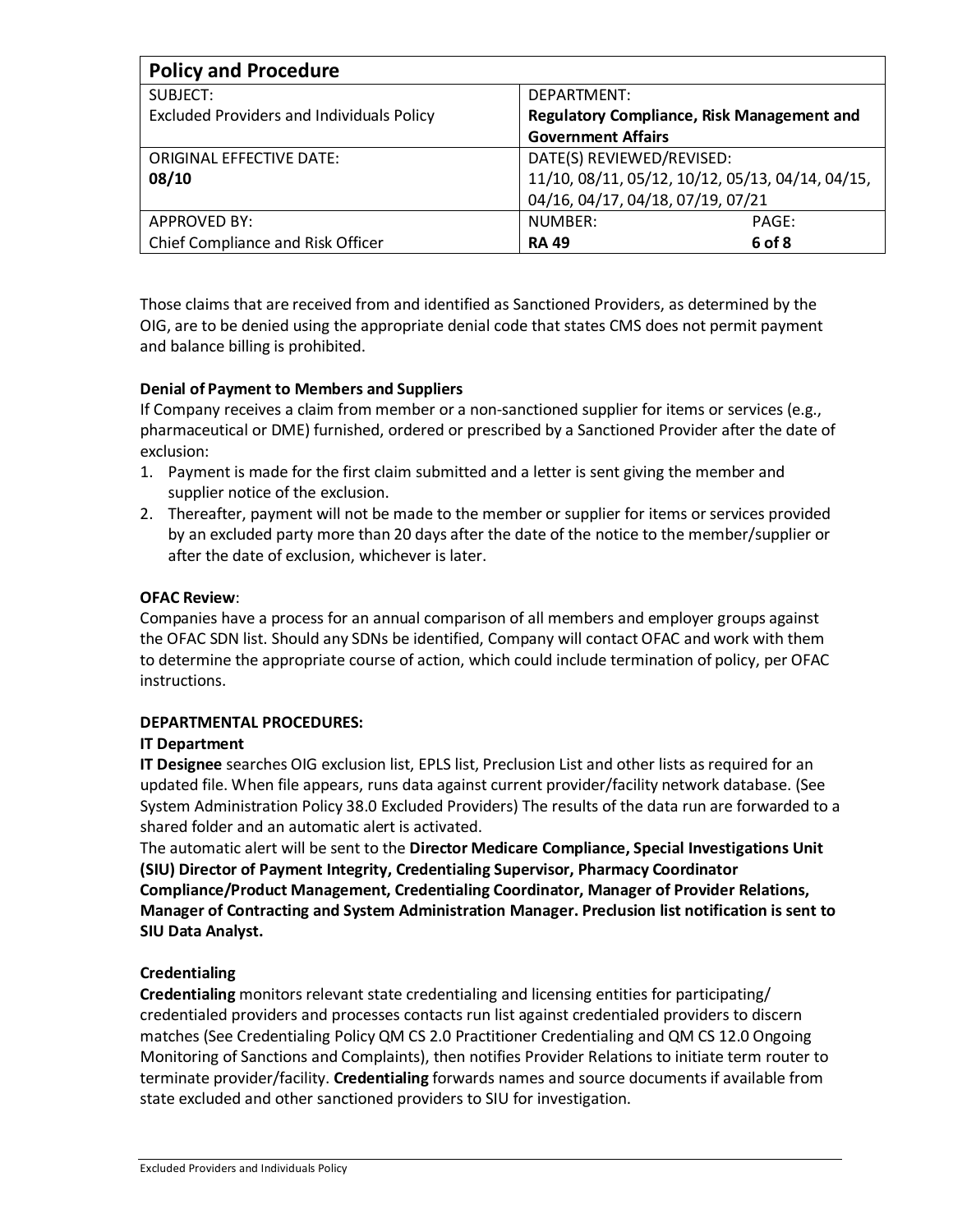| <b>Policy and Procedure</b>                      |                                                  |  |  |
|--------------------------------------------------|--------------------------------------------------|--|--|
| SUBJECT:                                         | DEPARTMENT:                                      |  |  |
| <b>Excluded Providers and Individuals Policy</b> | Regulatory Compliance, Risk Management and       |  |  |
|                                                  | <b>Government Affairs</b>                        |  |  |
| <b>ORIGINAL EFFECTIVE DATE:</b>                  | DATE(S) REVIEWED/REVISED:                        |  |  |
| 08/10                                            | 11/10, 08/11, 05/12, 10/12, 05/13, 04/14, 04/15, |  |  |
|                                                  | 04/16, 04/17, 04/18, 07/19, 07/21                |  |  |
| APPROVED BY:                                     | NUMBER:<br>PAGE:                                 |  |  |
| Chief Compliance and Risk Officer                | 7 of 8<br><b>RA 49</b>                           |  |  |

## **Pharmacy**

**Pharmacy Coordinator of Compliance and Product Management** receives monthly Argus reports of excluded providers. If provider noted, pharmacy notifies member of excluded provider and requests they cease receiving services or supplies from the excluded provider.

#### **SIU**

**SIU External Audit Data Analyst** analyzes name of both participating and non-participating precluded and excluded providers against claims payment data base. SIU will request source documents to complete investigation, if not sent. After investigation, SIU will request pend to review precluded and excluded providers claims pre-payment. If providers have sanction or action on their license, but are not excluded they may be entered as a new SIU case for triage, but will not be pended. SIU also seeks recovery on any claims paid to precluded or excluded providers paid after exclusion. SIU notifies PH Tech of any new providers on precluded and excluded provider lists with Oregon Health Plan exposure. SIU Data Analyst forwards the confirmed Precluded and Excluded provider list to key stakeholders in process.

#### **PH Tech**

**PH Tech** evaluates SAMS and OIG lists against their list of non-par providers through their external vendor on a timely basis. If any paid claims to a non-par excluded provider within the past month are found, PH Tech notifies SIU.

**System Administration** applies pend code to provider to flag future claims for review by the SIU.

#### **Provider Contracting**

**Manager of Provider Contracting** notes excluded providers and reviews contracts accordingly.

## **Office Services**

**Office services** receives confirmed preclusion list and initiates process to notify the beneficiary "as soon as possible but not later than 30 days from the posting of the list" and the beneficiary should have "at least 60 days' advance notice" before the plan denies payment/rejects claims associated with the precluded provider. This period will allow the beneficiary at least 60 days to find a new provider and obtain a new prescription.

## **OFAC Reporting**

IT will run an annual report at the end of each year comparing the OFAC list to Facets. The report will search for matches on employer group names and member name and date of birth, excluding members and groups with the "CUBA" designation. Once this report is complete, an email alert will be sent to Membership Accounting and Regulatory Compliance and Government Affairs. Membership Accounting will notify Regulatory Compliance, Risk Management and Government